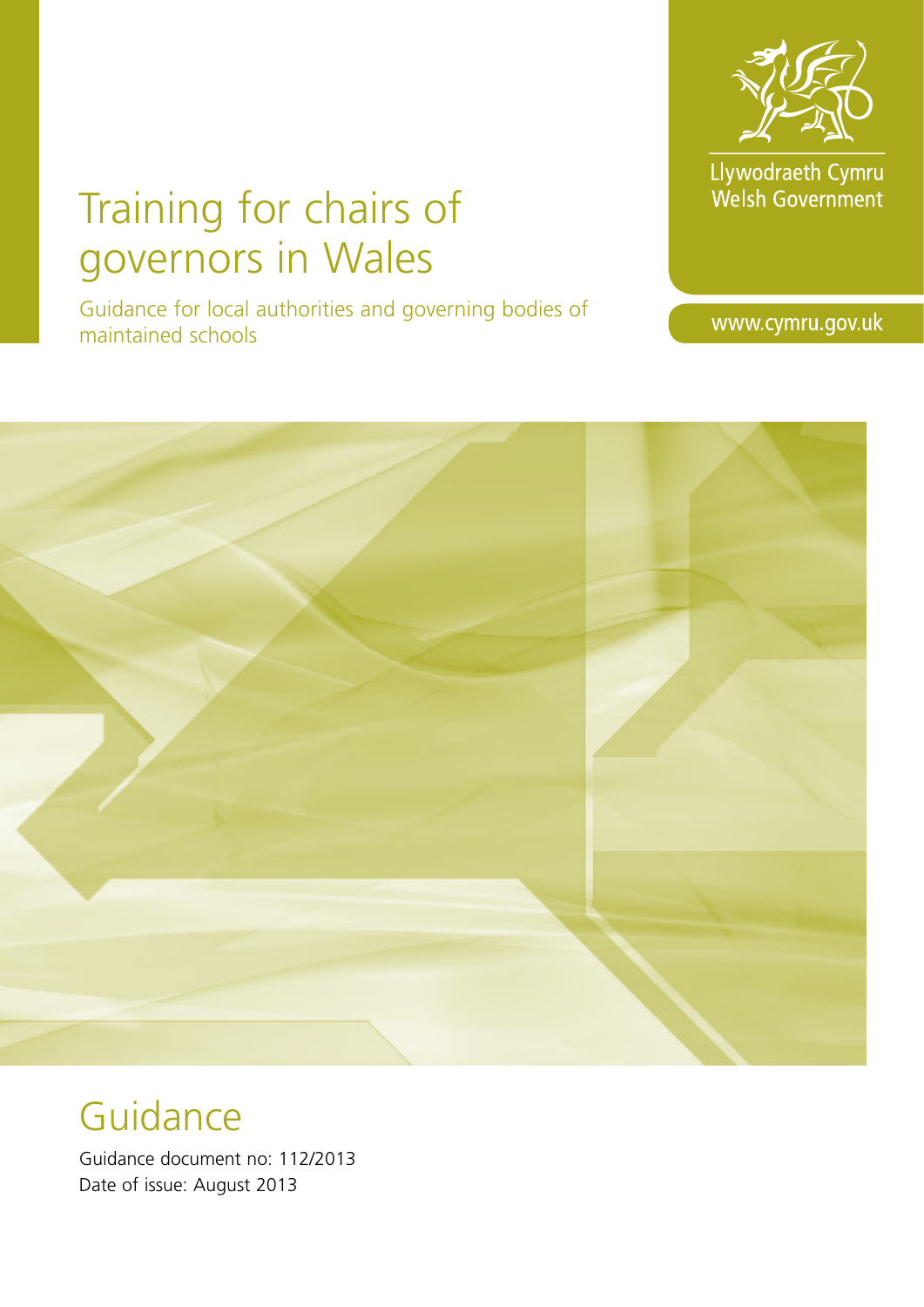# Training for chairs of governors in Wales

| <b>Audience</b>               | Governing bodies of all maintained schools in Wales; local<br>authorities; diocesan authorities; Governors Wales and any other<br>provider of governor training.                                                                                                                             |
|-------------------------------|----------------------------------------------------------------------------------------------------------------------------------------------------------------------------------------------------------------------------------------------------------------------------------------------|
| <b>Overview</b>               | The subject matter of this guidance relates to provisions in the<br>Government of Maintained Schools (Training Requirements for<br>Governors) (Wales) Regulations 2013.                                                                                                                      |
| <b>Action</b><br>required     | Local authorities and any other governor training provider must have<br>regard to the content of this guidance document when producing<br>their mandatory programme training for chairs of governors.                                                                                        |
| <b>Further</b><br>information | Enquiries about this document should be directed to:<br>Schools Management and Effectiveness Division<br>Department for Education and Skills<br>Welsh Government<br>Cathays Park<br>Cardiff<br><b>CF10 3NQ</b><br>Tel: 029 2082 6051<br>Fax: 029 2082 6109<br>e-mail: SMED2@wales.gsi.gov.uk |
| <b>Additional</b><br>copies   | This document can be accessed from the Welsh Government's<br>website at www.wales.gov.uk/educationandskills                                                                                                                                                                                  |
| <b>Related</b><br>documents   | The Government of Maintained Schools (Training Requirements for<br>Governors) (Wales) Regulations 2013                                                                                                                                                                                       |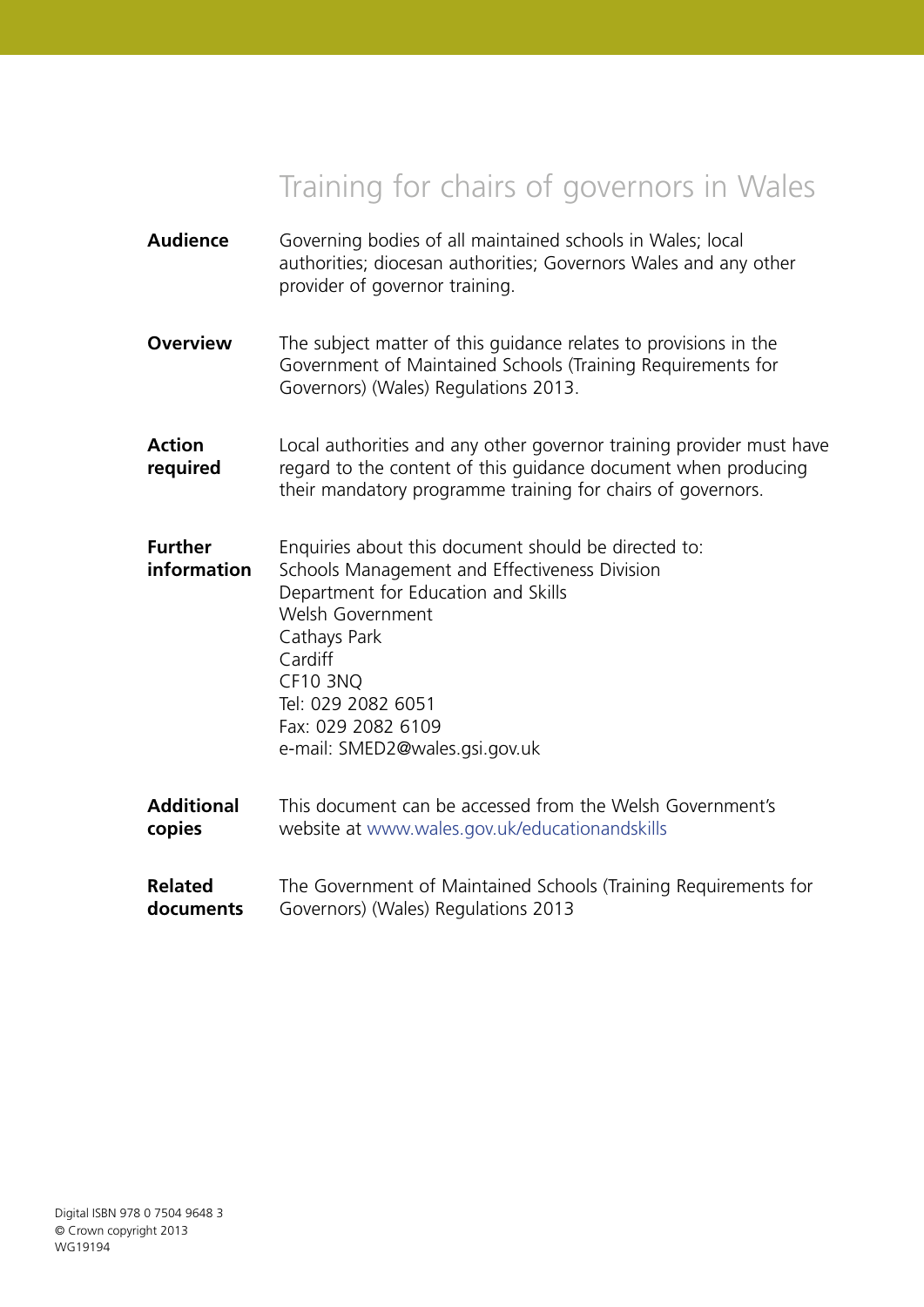# **Content**

| 1. | <b>Overview</b> |                                                           |                |
|----|-----------------|-----------------------------------------------------------|----------------|
|    | Α.              | Key roles and responsibilities of governing bodies        | 2              |
|    | В.              | The role and skills of the Chair                          | 3              |
|    | C.              | Key relationships                                         | 4              |
|    | D.              | How to be an effective Chair                              | 6              |
|    | Е.              | Other duties of the Chair                                 | $\overline{7}$ |
|    | F.              | Where to access further information, support and training | 8              |
| 2. |                 | <b>Background information and related links</b>           | 9              |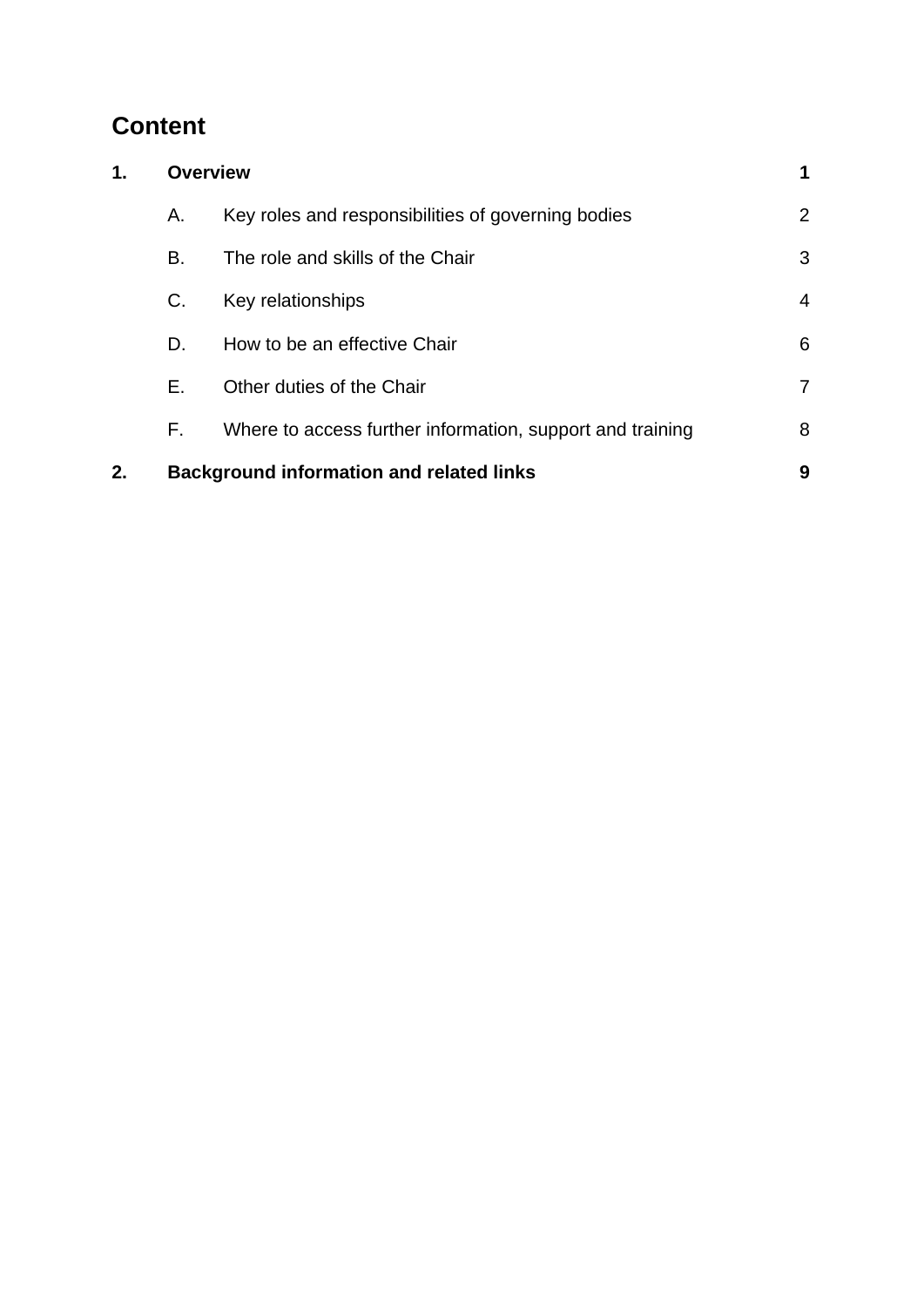# **1. Overview**

1.1 This document sets out the scope and content of the Chair training.

1.2 Chairs of governing bodies will be expected to undertake training as contained in this document.

- 1.3 The training will support Chairs to:
	- i. have the required knowledge and understanding to fulfil their role effectively to support school improvement, raise standards of performance, ensure pupils' wellbeing and improve the quality of education provided;
	- ii. develop and enhance their understanding of the role of an effective Chair in leading the governing body;
	- iii. enhance their confidence and leadership skills and their ability to develop effective relationships with their headteacher, enabling them to offer both challenge and support to the school;
	- iv. be aware of national and local educational issues and their impact on governing bodies; and
	- v. recognise the importance of training and the need to develop their skills and those of the governor body and take advantage of other training opportunities available to them.

1.4 The training will reflect the current legislative framework for school governance in Wales and will clearly define what should be expected from the role of Chair – providing a clear lead in organising the work of the governing body, focusing on the strategic role; the range of powers and duties of governing bodies; their role in school improvement; how the governing body supports and challenges the work of the school; their role in monitoring and evaluating progress within the school; and acting as a critical friend to the headteacher.

1.5 In addition, the training for Chairs will support governors to develop a range of key skills, i.e., the necessary skills and attributes required for an effective Chair which add value to a governing body, such as team leadership, self-confidence, effective team working, problem solving, time management, motivation, good delegation skills, and support for other governors.

1.6 The training will provide an overview of school governance and the responsibilities of the Chair of the governing body. The training will be set out in six inter-related areas as follow: (based on the specification)

- A. Key roles and responsibilities of governing bodies.
- B. The role and skills of the Chair.
- C. Key relationships.
- D. How to be an effective Chair.
- E. Other statutory duties of the Chair.
- F. Where to access further advice and support.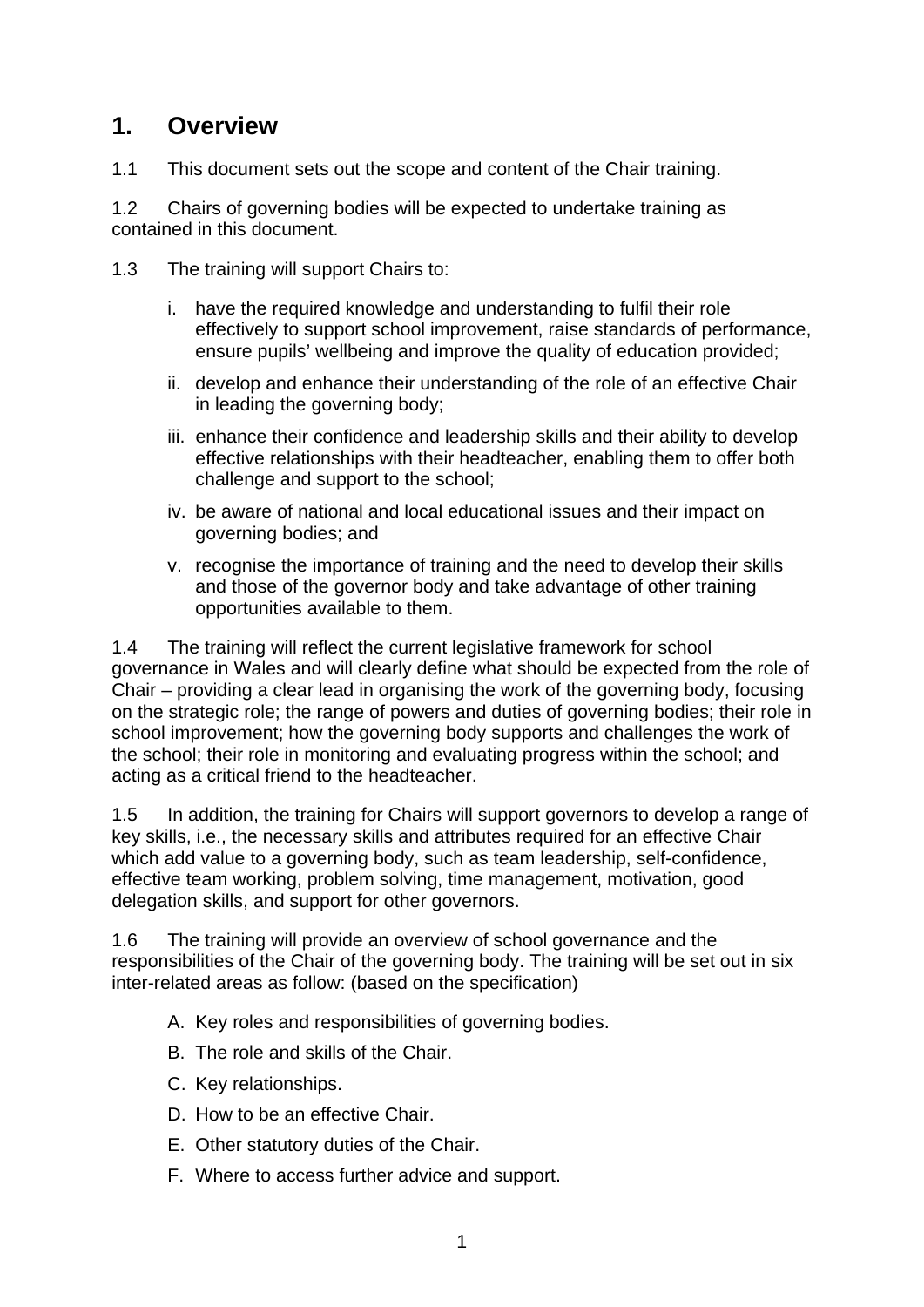# **A. Key roles and responsibilities of governing bodies**

This Key Area focuses on:

#### **Powers and duties of the governing body**

- **i.** Providing a strategic view setting the framework within which the head and staff run the school; setting the aims and objectives; agreeing policies, targets and priorities for achieving these objectives; monitoring and evaluating.
- **ii. Acting as a critical friend** providing support and challenge to the headteacher and staff, seeking information and clarification.
- **iii. Ensuring accountability –** explaining the decisions and actions of the governing body to anyone who has a legitimate interest.

#### **Core responsibilities**

- **i. Standards** ensuring the school promotes high standards of educational achievement, attendance and behaviour, including the rigorous review of published performance data.
- **ii. Targets** setting targets by which progress for pupil achievement and outcomes can be measured.
- **iii. Curriculum**  ensuring that all learners have access to a broad and balance curriculum and that statutory requirements are met.
- **iv. Determining the aims, policies and priorities of the school** in discussions on the School Development/Improvement plan; School Self Evaluation; renewal and approval of statutory policies and documents.
- **v. Finance** determining and monitoring the school's budget.
- **vi. Staffing[1](#page-4-0)** deciding the number of staff, the pay policy and making decisions on staff pay, staff appointments, suspension, disciplinary issues and dismissal, grievances performance management and matters affecting the work/life balance of the headteacher and staff, all with due regard to the School Teachers' Pay and Conditions Document (STPCD).
- **vii. Providing parents with information regarding the school** e.g., via annual report to parents and statutorily required meetings with parents.
- **viii.Inspection preparation and follow up** including producing an action plan and monitoring progress following an inspection by Estyn.
- **ix. The wellbeing and safeguarding of learners** including the promotion of healthy eating.
- **x. Awareness of governor responsibilities in equality matters and where to seek further advice.**

<span id="page-4-0"></span><sup>&</sup>lt;u>.</u>  $1$  Covering the differences between governing bodies' responsibilities for staff and those of local authorities as the employer where appropriate.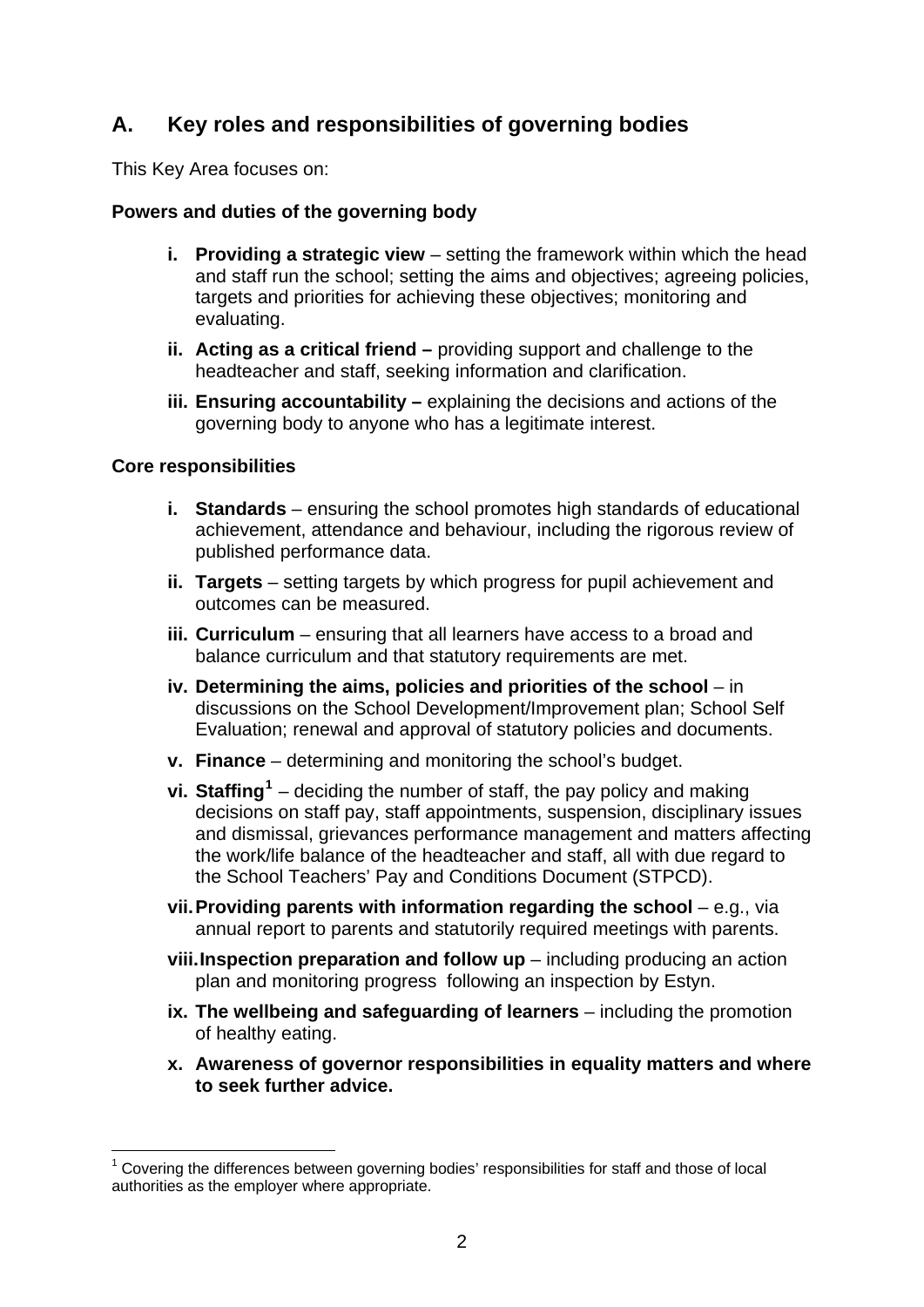#### **xi. Evaluation of the performance of the governing body as and when required.**

#### **How the business of the governing body is conducted**

Governing body, statutory and non-statutory committees.

Role of committees (the statutory committees – and other committees (see below), membership and terms of reference of committees agreed and reviewed annually effective communication between committees and the governing body i.e. reporting back:

Statutory:

Staff disciplinary and dismissal committee.

Staff disciplinary and dismissal appeals committee.

Pupil discipline and exclusions committee.

Admissions committee (Voluntary Aided and Foundation schools and any school where the local authority has delegated authority regarding admissions to governing bodies).

Statutory Procedures in place for the following:

Headteacher and Deputy head selection panel.

 Headteacher Performance Management Appraisers and Appeal Appraiser(s).

Pay review and pay review appeals.

Grievance and Grievance appeals.

Capability and Capability appeals.

Complaints Procedures.

## **B. The role and skills of the Chair**

This key area focuses on the following:

#### **Descriptors for the role of Chair**

- Providing a lead in organising the governing body's work –having a clear view of the priorities for improvement and developing a shared sense of purpose and direction.
- Ensuring all governors are fully informed to make decisions and are fully involved in meetings.
- Ensuring that the governing body works as a team.
- Making good use of skills and expertise of members and encouraging members to make the most of training and development opportunities.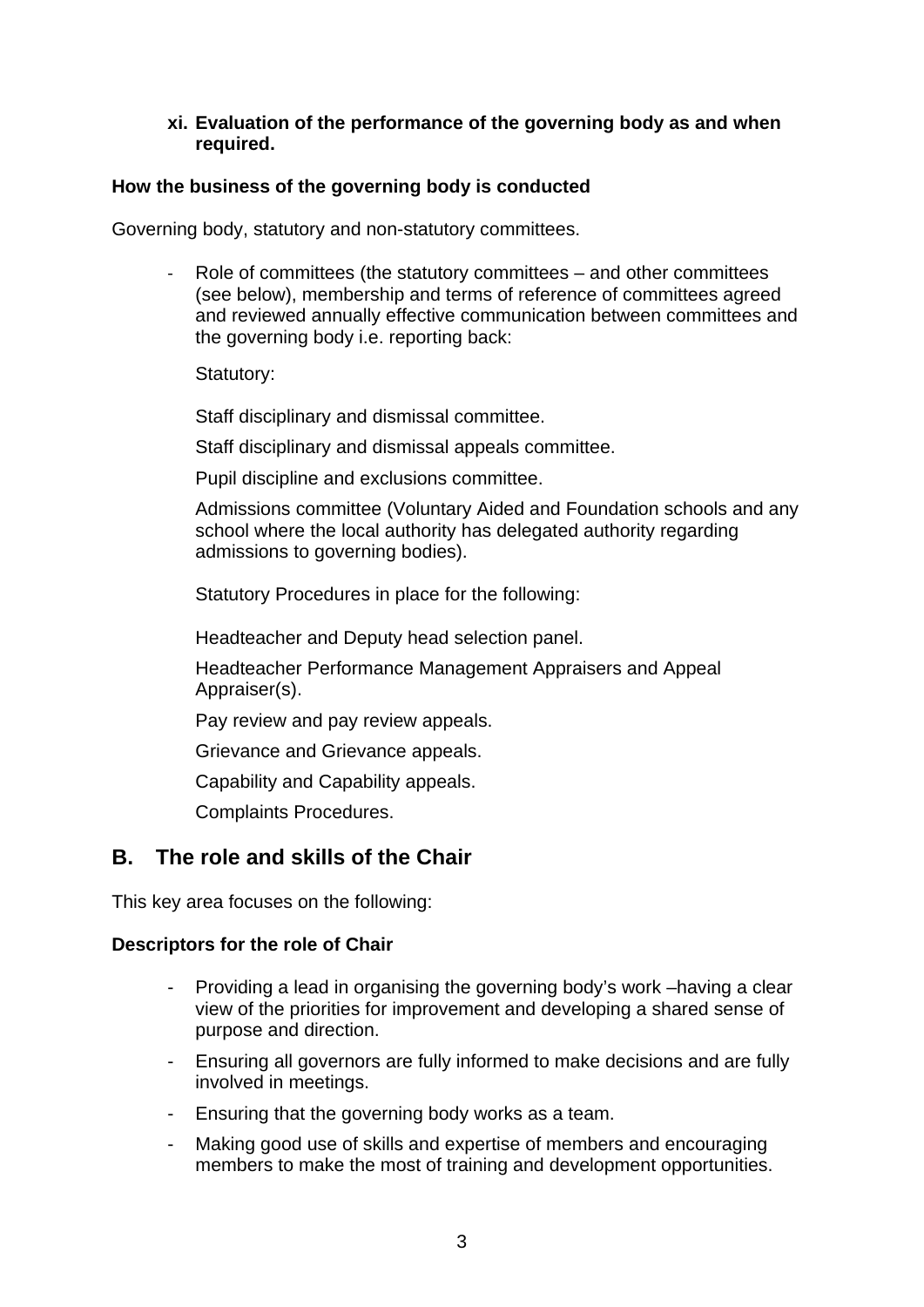- Arranging for new governors to be mentored and inducted.
- Managing meetings effectively.
- Maintaining an effective relationship with the headteacher.
- Maintaining a good working relationship with the clerk.
- Acting as a spokesperson on behalf of the governing body as and when appropriate.
- Developing a good knowledge of the school school performance data, school values and visions.
- Liaising with other agencies to support school improvement.
- Undertaking functions delegated to the Chair in cases of urgency (covered in key area E).
- Keeping up to date and promoting awareness (as appropriate) of initiatives such as collaborative working/federation; and
- Knowing the parameters of the Chair's and governing body responsibilities.

#### **Descriptors for the role of the vice Chair**

- Supporting the Chair in the conduct of meetings.
- Standing in for the Chair when necessary.

#### **Skills of the Chair**

- Recognising the boundaries between governance and management.
- The ability to involve governors effectively in the work of the governing body.
- Dealing with issues sensitively and impartially.
- The ability to prioritise and address difficult issues as and when they arise.
- Good listening, time management skills, tact, objectivity and diplomacy.

## **C. Key relationships**

This key area focuses on the Chair's relationship with the headteacher, the clerk and the governing body. The need to foster an effective relationship based on trust and mutual respect for each other's roles is crucial:

#### **Working with the headteacher**

**i.** The difference between governance and management – defining the respective roles:

**Headteacher:** responsible for internal organisation, management and control of the school, advising on and implementing the governing body's strategic framework and policies.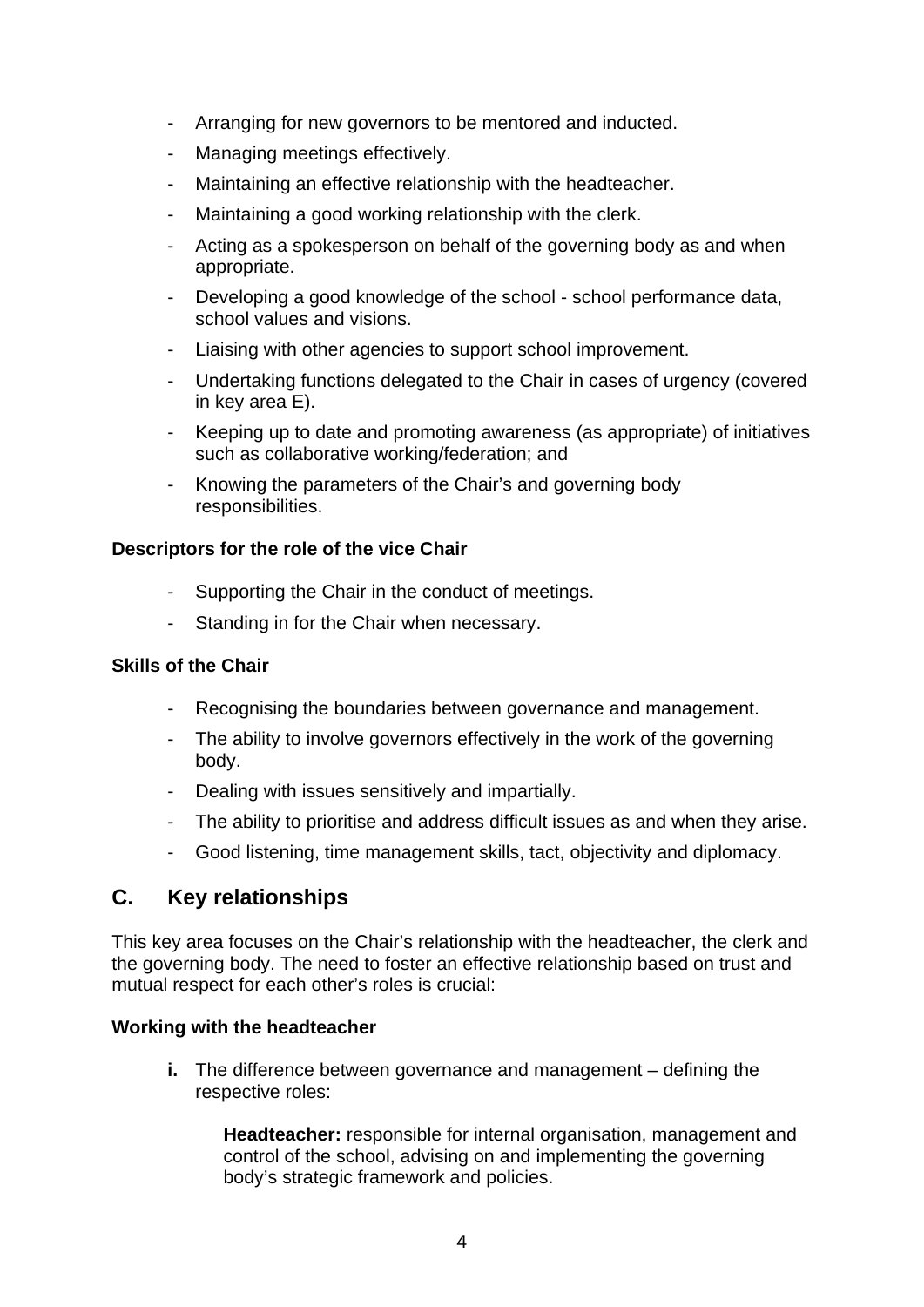- **ii.** The Chair's relationship with the headteacher is fundamental to the school's success. Regular meetings/discussion is essential as below:
	- Occasions and frequency when the Chair should meet with the headteacher (dependent on a variety of factors) – such as, prior to governing body full meetings, committee meetings, meetings to discuss the work of the school, agenda setting, annual report to parents, emergency issues, consideration of other means of communication – telephone/email.
	- Determining types of issues for discussion such as, issues facing the school, whether the school is preparing for an inspection.
	- Planning and preparation for meetings.
	- Providing strategic challenge and support to the headteacher.
	- Determining confidential items, such as, ideas shared at an early stage of development, where the head is using the Chair as a sounding board.
	- Considering the work-life balance of the headteacher.
	- Sharing information with the governing body.

#### **Working with the clerk**

#### **The role of the clerk:**

Duties and powers – convening governing body meetings; distributing papers; taking and distributing governing body meeting minutes; maintaining membership and attendance registers; offering procedural advice and guidance during and between meetings; ensuring any follow up action has been taken.

#### **Building a good working relationship with the clerk is essential to ensure that:**

- **a.** the governing body is well informed;
- **b.** sufficient notice is given to the governing body of forthcoming meetings;
- **c.** papers are sent in advance of meetings;
- **d.** a yearly cycle of governing body meetings is agreed;
- **e.** the clerk is supported and encouraged to attend relevant training;
- **f.** the role of the clerk is monitored and evaluated.

#### **Working with the headteacher and the clerk, ensuring that:**

agenda items focus on school improvement – the strategic, accountable and critical friend role e.g. referenced to the school;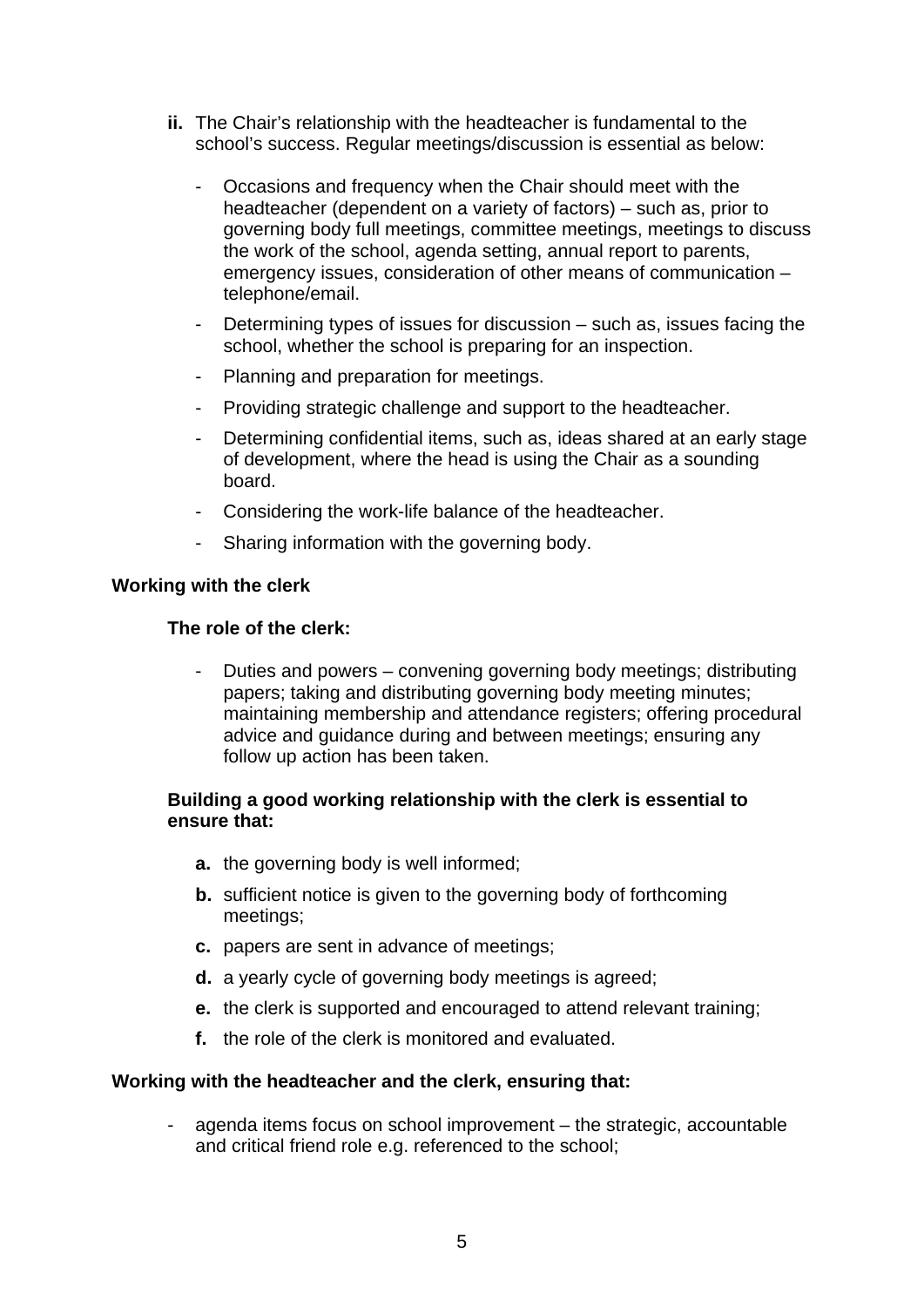development/improvement plan, agreed targets and the school's selfevaluation;

ensuring committee Chairs follow the same procedures.

#### **Working with the vice chair:**

- ‐ explain the chair's relationship with the headteacher and clerk and the matters that are dealt with;
- ‐ include vice chair in meetings with the headteacher where appropriate to discuss general issues;
- have separate meetings with the vice chair to keep them up to date with governing body issues.

#### **Working with the governing body:**

- supporting the governing body and ensuring that all governors have the opportunity to participate in discussions and contribute to decision making.

#### **Working with stakeholders effectively:**

- ensuring good communication with stakeholders (parents, LA, the community etc) and having regard to the role and responsibilities of the LA/diocesan authority.

## **D. How to be an effective Chair**

This key area focuses on the Chair's role in:

- **i.** the effective organisation and management of meetings;
- **ii.** leading the governing body in supporting the school to achieve its agreed targets by focusing on strategies for school improvement;
- **iii.** ensuring that the governing body and committees work together to agree the strategic direction for the school; and
- **iv.** ensuring the governing body provides high quality challenge and support as the critical friend whilst ensuring accountability for the standards achieved and the quality of education provided:

This includes:

- Working with the headteacher and clerk to ensure that governing body meetings and committees are linked to strategic planning, monitoring and evaluating school performance – SDP/SIP, School Self Evaluation, performance data and governing body self-evaluation through:
	- The Headteacher's report.
	- Involvement of governing body discussions on the SDP/SIP and School Self Evaluation on at least a termly basis.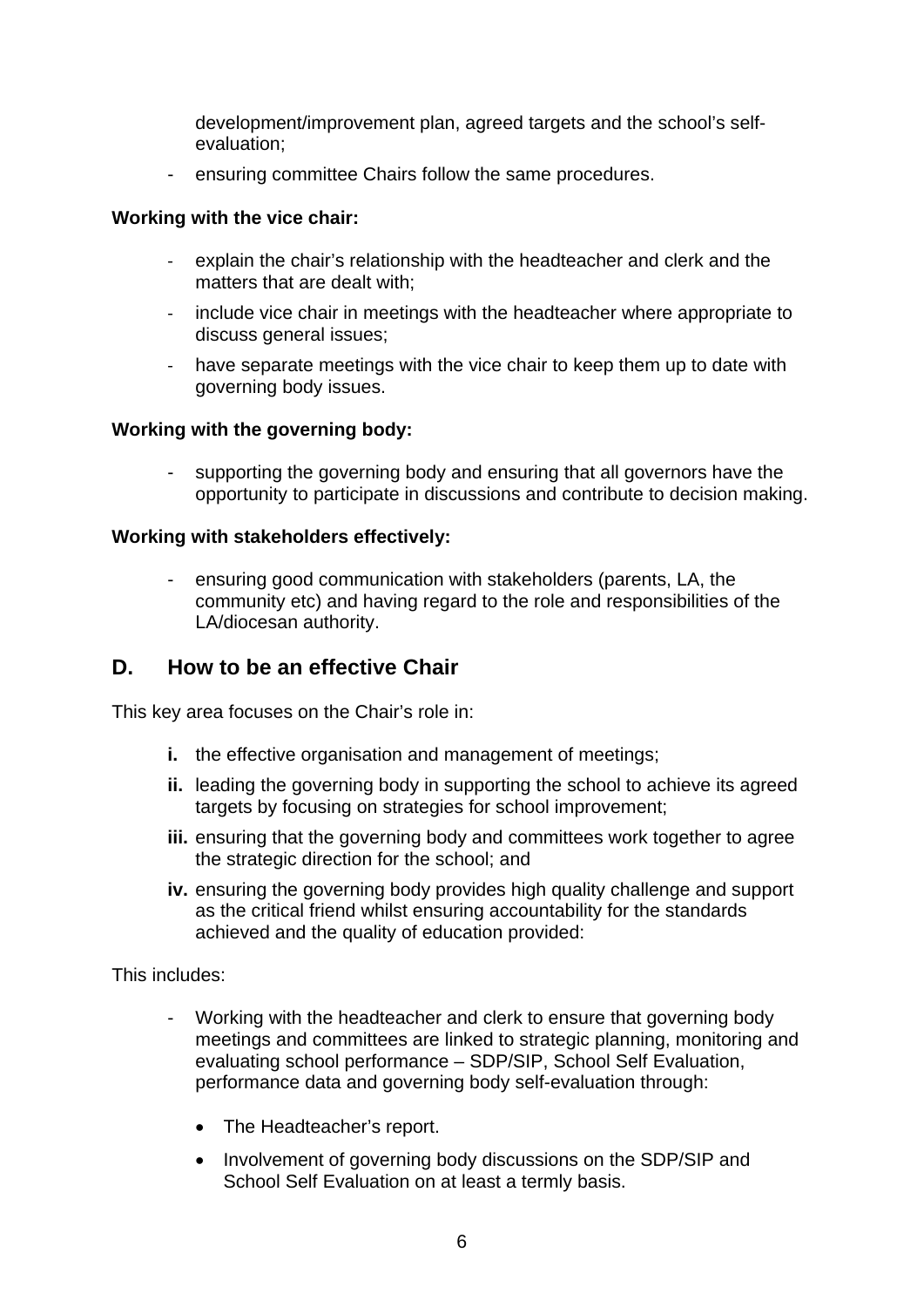- Access to and rigorous consideration of school performance data. Awareness of how their school compares with similar schools both nationally and locally; involvement of the governing body in identifying the most important school performance measures to be monitored and reviewed.
- Setting agenda items (including standard agenda items) and prioritising them.
- Awareness of school, local and national initiatives that need to be considered by the governing body.
- Ensuring meetings are quorate for voting.
- Managing discussion effectively during meetings.
- Delegating roles.
- Ensuring impartiality.
- Ensuring that challenging questions are asked.
- Dealing with conflicts of interest during meetings.
- Ensuring corporate responsibility for decisions and actions that are taken.
- **Ensuring confidentiality e.g., regarding the proceedings of meetings,** confidential items, how individual members vote; expression of conflicts of interest (register of pecuniary interests); how are decisions made in the governing body.
- Recognising the boundaries between governance and management.
- Encouraging all governors to share their views and to consider the views of others.
- Summing up main points of discussion and decisions/actions.
- Ensuring an accurate record of all discussions and decisions.
- Signing of approved minutes of meetings.
- Supporting and encouraging governor development and training.
- Ensuring succession planning and mentoring for prospective Chairs.

## **E. Other duties of the Chair**

This key area focuses on the other statutory duties and action that the Chair has to undertake if required:

- in the case of an urgent matter where to delay would be seriously detrimental to: the interests of the school; any pupil at the school; their parents/carers or a person who works at the school;
- first point of contact for complaints about the headteacher (in accordance with procedures);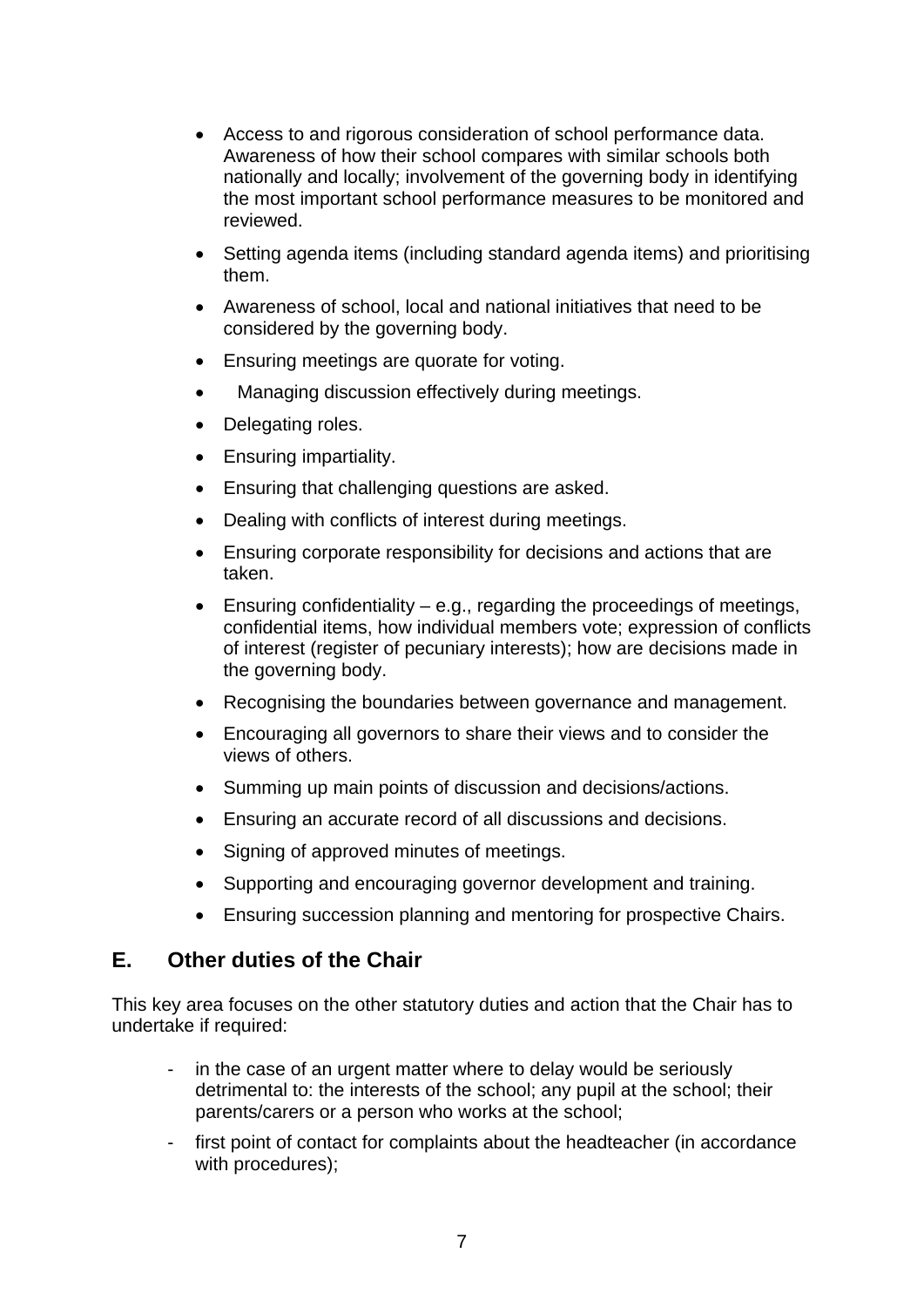- first point of contact for allegations of misconduct against the headteacher (in accordance with procedures);
- performance of headteacher;
- performance management of headteacher;
- work regarding school inspections:
- other HR issues; and
- representing the governing body with a range of stakeholders and other local and national agencies.

## **F. Where to access further information, support and training**

This Key Area focuses on where additional information, support and advice can be accessed from:

### **Local Authority Governor Support office/Diocesan Authority:**

- newsletters:
- briefing documents;
- LA governor training programmes and events;

**Governors Wales – Independent national organisation for school governors** [www.governorswales.org.uk](http://www.governorswales.org.uk/) Helpline: 0845 6020100

#### **Welsh Government:**

- Guide to the Law for School Governors.
- Circular Guidance accessed from [http://www.governorswales.org.uk/publications/welsh-government](http://www.governorswales.org.uk/publications/welsh-government-publications/)[publications/](http://www.governorswales.org.uk/publications/welsh-government-publications/)
- School performance data All Wales core data sets <http://schoolportalwales.org.uk/>

#### **Support provided by the school for Chairs from the headteacher, experienced governors and the clerk:**

- information provided by the school e.g. prospectus, previous minutes, school improvement plan, newsletters;
- meetings with the head;
- information about the governing body list of committees, calendar of governing body and committee meetings, a yearly cycle of work;
- training and development of governors regular item on governing body agenda, audit of training undertaken by the governing body.